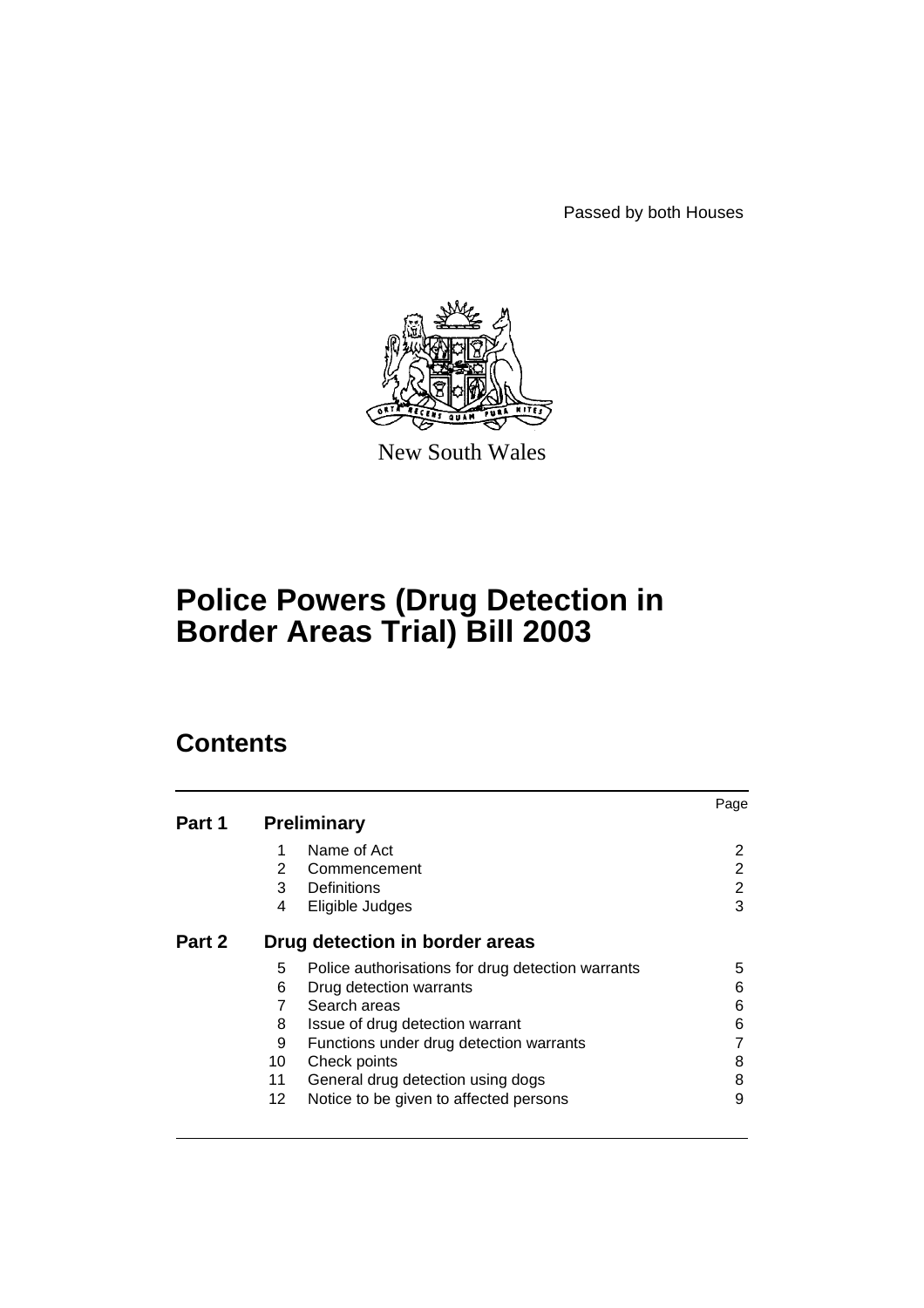**Contents** 

Part 3

|    |                                                       | Page |
|----|-------------------------------------------------------|------|
| 13 | Other requirements relating to functions              | 9    |
| 14 | Duration of drug detection warrants                   | 9    |
| 15 | Application of provisions of Search Warrants Act 1985 | 10   |
| 16 | Offences relating to drug detection warrants          | 10   |
|    | <b>Miscellaneous</b>                                  |      |
| 17 | Search records to be kept                             | 11   |
| 18 | Search warrants and other powers not affected         | 11   |
| 19 | Regulations                                           | 12   |
| 20 | Onus of proof of reasonable excuse                    | 12   |
| 21 | Proceedings for offences                              | 12   |
| 22 | Monitoring of operation of Act by Ombudsman           | 12   |
| 23 | Expiry of Act                                         | 13   |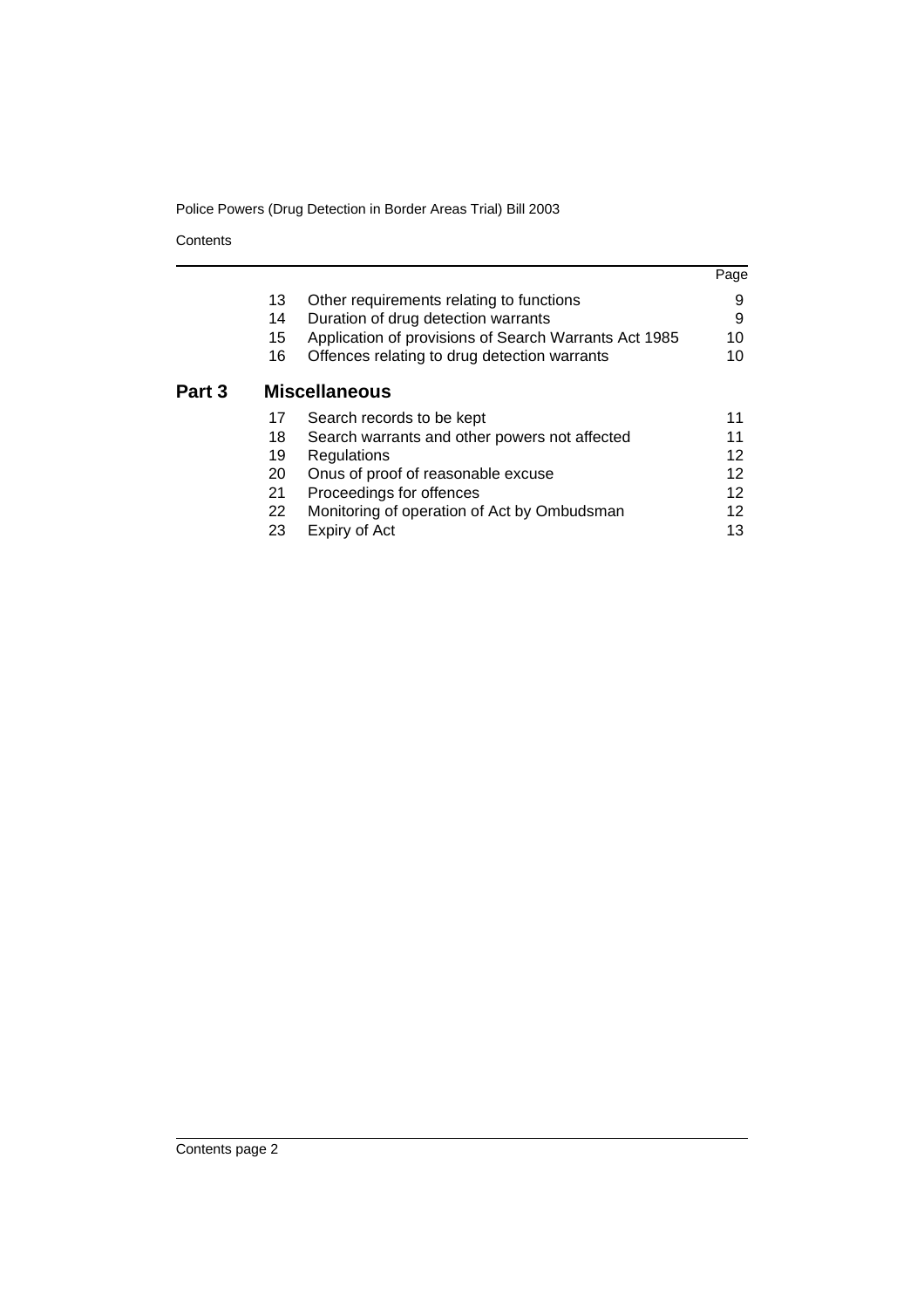*I certify that this PUBLIC BILL, which originated in the LEGISLATIVE COUNCIL, has finally passed the LEGISLATIVE COUNCIL and the LEGISLATIVE ASSEMBLY of NEW SOUTH WALES.*

*Legislative Council 2003* *Clerk of the Parliaments*



New South Wales

# **Police Powers (Drug Detection in Border Areas Trial) Bill 2003**

Act No , 2003

An Act to confer power on police officers to stop vehicles, and use dogs, for drug detection in border areas; and for other purposes.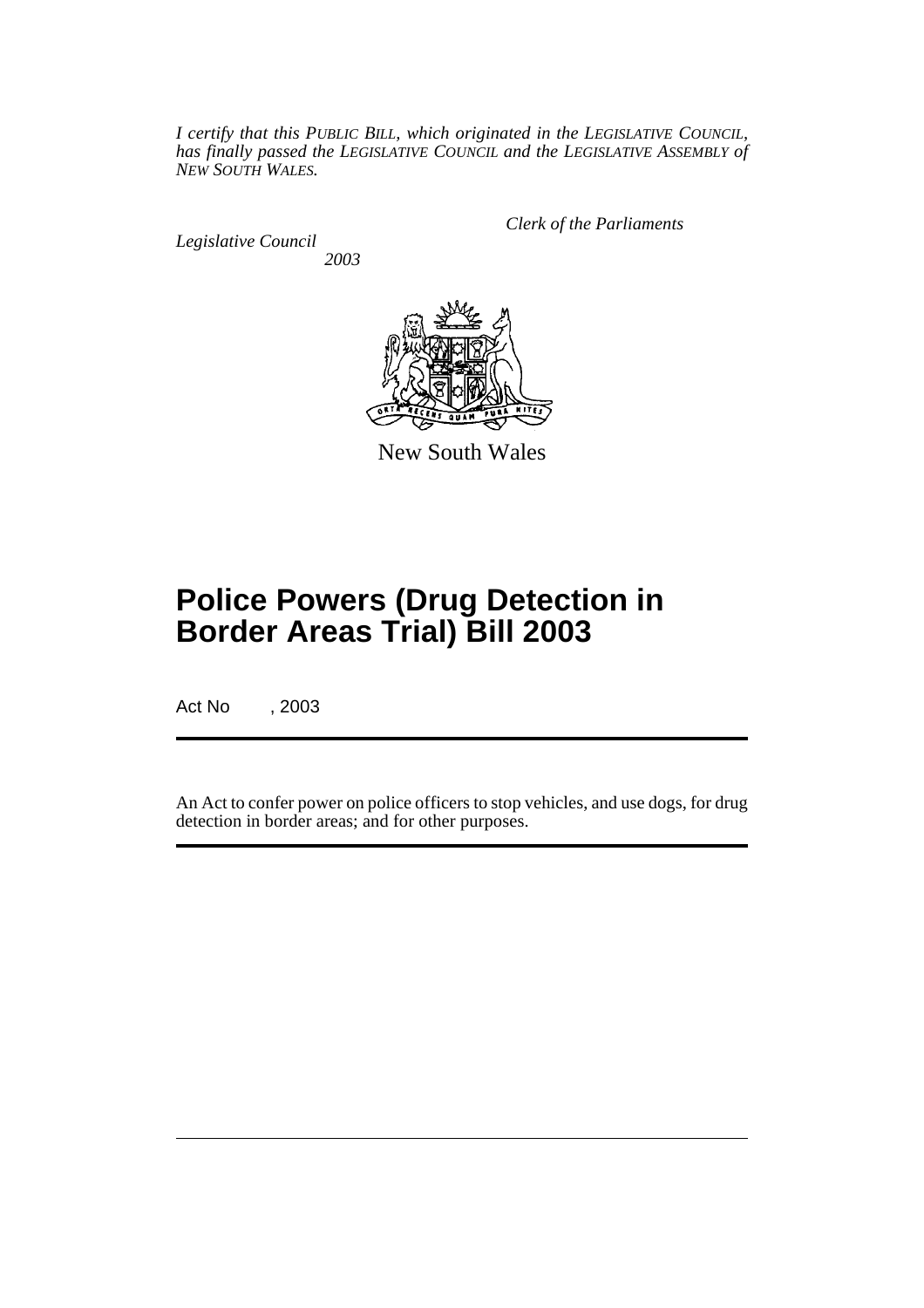Part 1 Preliminary

# **The Legislature of New South Wales enacts:**

# <span id="page-3-1"></span><span id="page-3-0"></span>**Part 1 Preliminary**

# **1 Name of Act**

This Act is the *Police Powers (Drug Detection in Border Areas Trial) Act 2003*.

# <span id="page-3-2"></span>**2 Commencement**

This Act commences on a day or days to be appointed by proclamation.

# <span id="page-3-3"></span>**3 Definitions**

(1) In this Act:

*border area* means land within this State that is located:

- (a) within 100 kilometres of the border of this State with Victoria or South Australia, or
- (b) within a 20 kilometre radius from the intersection of Lachlan and Moppett Streets, Hay, or
- (c) within a 20 kilometre radius from the intersection of the Newell and Sturt Highways, Narrandera, or
- (d) within a 20 kilometre radius from the place known as the Birdcage and located on the Sturt Highway approximately at latitude 34 degrees 35 minutes 50 seconds South and longitude 145 degrees 56 minutes 4 seconds East.

*drug detection warrant* means a warrant issued under section 8.

*drug offence* means the possession, control or supply by a person of any prohibited drug or prohibited plant in contravention of the *Drug Misuse and Trafficking Act 1985*.

*eligible Judge* means a Judge in relation to whom a consent under section 4 (2) and a declaration under section 4 (3) are in force.

*exercise* a function includes perform a power, authority or duty.

*function* includes a power, authority or duty.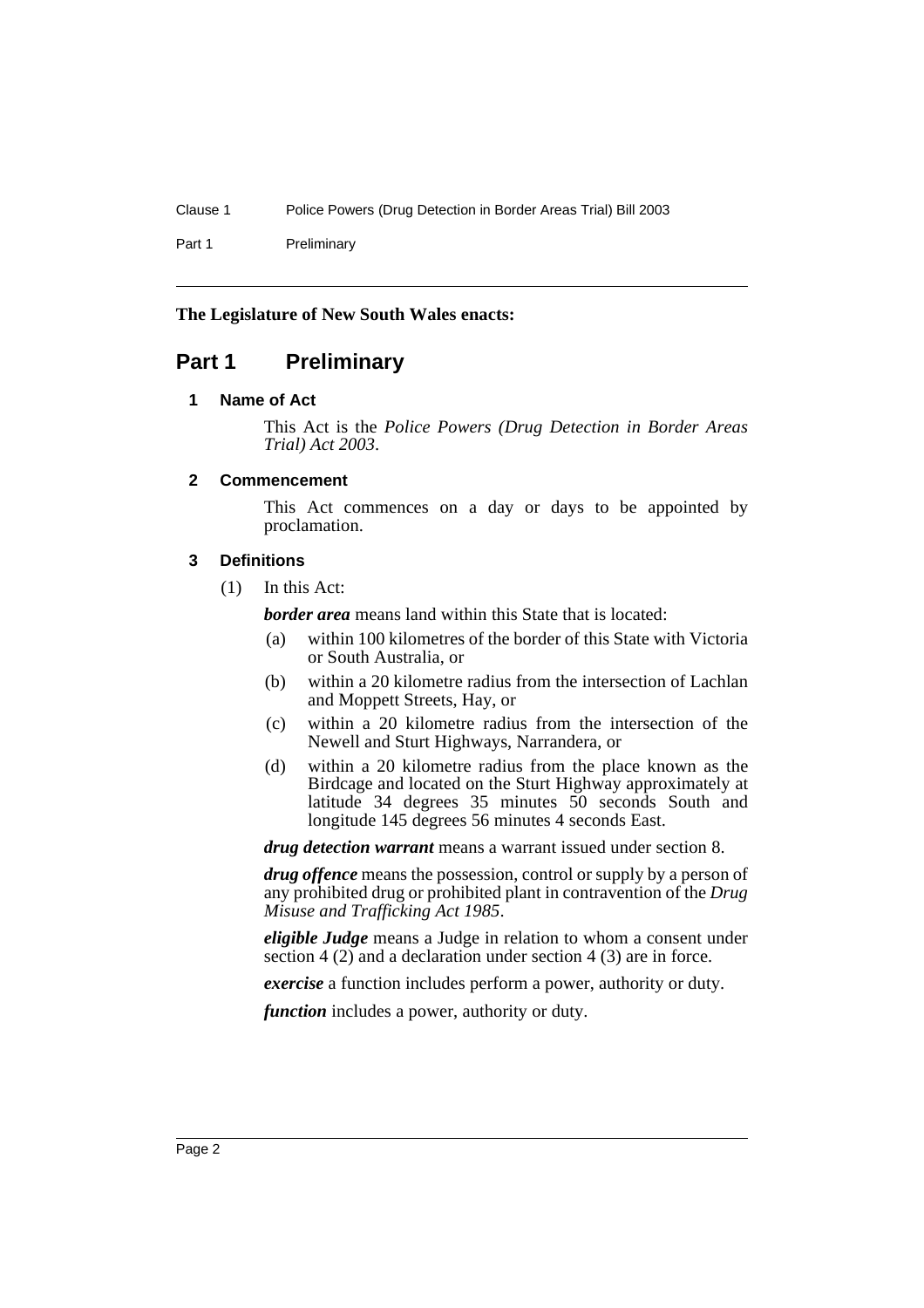Preliminary **Preliminary** Part 1

*general drug detection* means the detection of prohibited drugs or prohibited plants in the possession or under the control of a person, except during a search of a person that is carried out after a police officer reasonably suspects that the person is committing a drug offence.

*indictable quantity* of a prohibited drug or prohibited plant has the same meaning as it has in the *Drug Misuse and Trafficking Act 1985*.

*Judge* means a Judge of the Supreme Court.

*prohibited drug* has the same meaning as it has in the *Drug Misuse and Trafficking Act 1985*.

*prohibited plant* has the same meaning as it has in the *Drug Misuse and Trafficking Act 1985*.

*search area* means an area or areas for which a drug detection warrant is in force.

*supply* has the same meaning as it has in the *Drug Misuse and Trafficking Act 1985*.

*vehicle* includes a registrable vehicle within the meaning of the *Road Transport (Vehicle Registration) Act 1997*.

- (2) In this Act, a reference to a search of a person or vehicle that a police officer is entitled to carry out is a reference to a search that the police officer is authorised to carry out under any other Act or law.
- (3) Notes included in this Act do not form part of this Act.

# <span id="page-4-0"></span>**4 Eligible Judges**

- (1) A Judge is an eligible Judge who may issue a drug detection warrant if the Judge is a Judge in relation to whom a consent under subsection (2) and a declaration under subsection (3) are in force.
- (2) A Judge may, by instrument in writing, consent to be nominated by the Attorney General under subsection (3).
- (3) The Attorney General may, by instrument in writing, declare Judges in relation to whom consents are in force under subsection (2) to be eligible Judges for the purposes of this Act.
- (4) An eligible Judge has, in relation to the exercise of a function conferred on an eligible Judge by this Act, the same protection and immunity as the Judge has in relation to proceedings in the Supreme Court.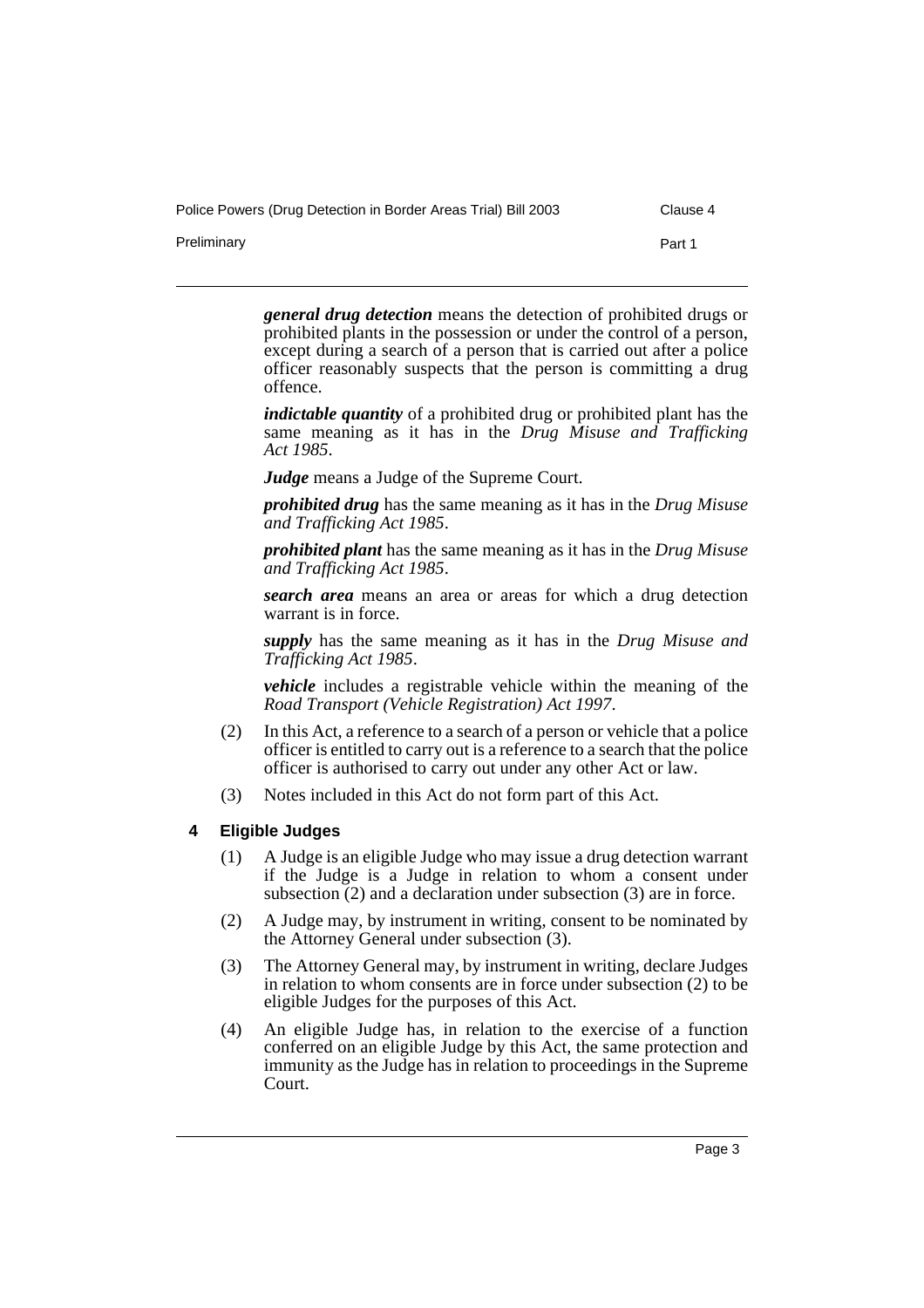# Clause 4 Police Powers (Drug Detection in Border Areas Trial) Bill 2003

Part 1 Preliminary

- (5) An eligible Judge who has given consent under this section may, by instrument in writing, revoke the consent.
- (6) The Attorney General may, by instrument in writing, amend or revoke a declaration under this section.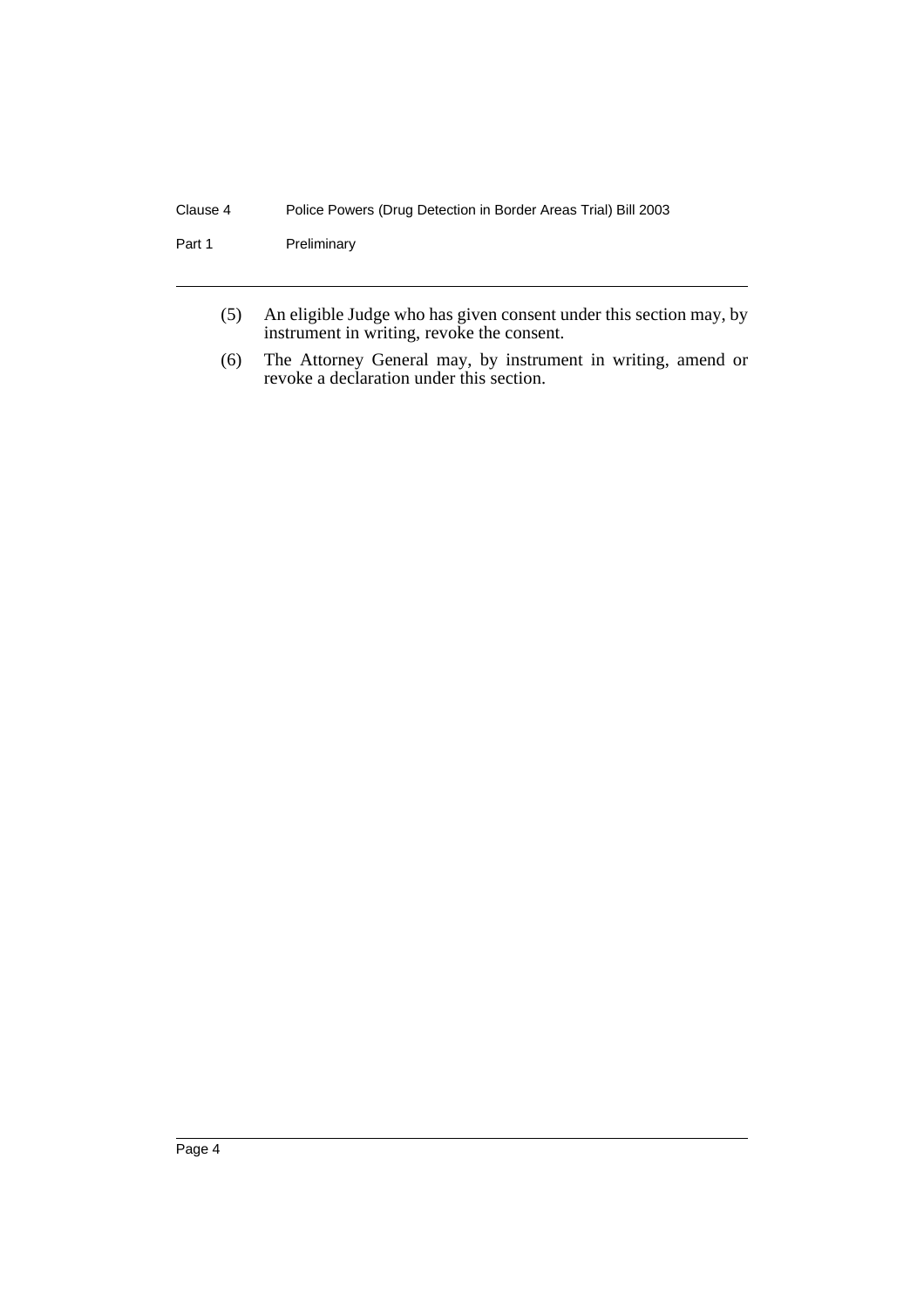Drug detection in border areas **Part 2** 

# <span id="page-6-1"></span><span id="page-6-0"></span>**Part 2 Drug detection in border areas**

#### **5 Police authorisations for drug detection warrants**

- (1) A police officer may apply to the Commissioner or a Deputy Commissioner of Police for an authorisation to apply for a drug detection warrant.
- (2) The application for an authorisation is to be made in writing and contain the following particulars:
	- (a) a statement identifying the search area for the proposed warrant,
	- (b) the grounds on which the warrant is to be sought,
	- (c) a plan of the operation proposed to be carried out, including the number of officers and dogs proposed to be used,
	- (d) a statement setting out the consultation that has taken place with the Roads and Traffic Authority,
	- (e) a statement as to whether the proposed search area has been the subject of earlier applications for an authorisation or warrant and, if so, whether the applications were granted,
	- (f) any other particulars prescribed by the regulations.
- (3) The Commissioner or a Deputy Commissioner of Police may authorise a police officer to apply for a drug detection warrant if the Commissioner or Deputy Commissioner suspects on reasonable grounds that any part or all of the search area is being, or is to be, used on a regular basis for or in connection with the supply of indictable quantities of prohibited drugs or prohibited plants.
- (4) An authorisation is to be in writing and must contain any matters prescribed by the regulations.
- (5) An authorisation has effect for the period specified in the authorisation (being a period not exceeding 72 hours).
- (6) An authorisation may be cancelled by the Commissioner or a Deputy Commissioner of Police, by order in writing, at any time.
- (7) On cancellation of an authorisation, any drug detection warrant to which the authorisation relates is taken to be revoked.
- (8) The Commissioner or a Deputy Commissioner of Police may not delegate a function conferred on the Commissioner or a Deputy Commissioner under this Act.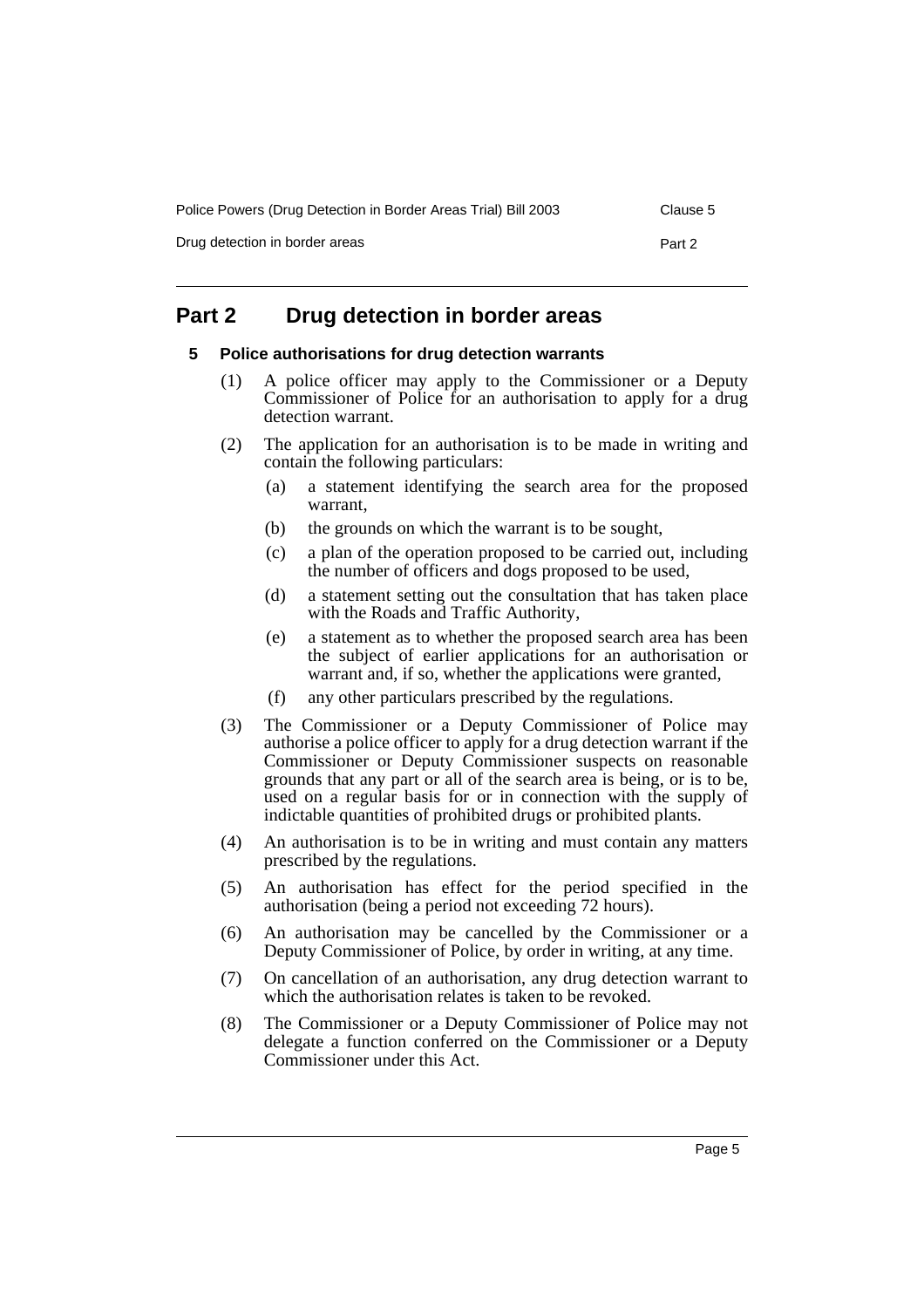# <span id="page-7-0"></span>**6 Drug detection warrants**

- (1) A police officer may apply to an eligible Judge for a drug detection warrant if:
	- (a) the police officer suspects on reasonable grounds that any part or all of the search area proposed for the warrant is being, or is to be, used on a regular basis for or in connection with the supply of indictable quantities of prohibited drugs or prohibited plants, and
	- (b) the application has been authorised in accordance with this Act by the Commissioner or a Deputy Commissioner of Police.
- (2) An application must contain the following:
	- (a) a statement identifying the search area for the proposed warrant,
	- (b) the grounds on which the warrant is sought,
	- (c) a plan of the operation proposed to be carried out, including the number of officers and dogs proposed to be used,
	- (d) the authorisation to apply for the warrant,
	- (e) the proposed expiry date of the warrant,
	- (f) any other particulars prescribed by the regulations.

# <span id="page-7-1"></span>**7 Search areas**

The search area for which a drug detection warrant is issued must consist of not more than 3 areas, each of which must:

- (a) be located in a border area, and
- (b) be not more than one square kilometre in area.

# <span id="page-7-2"></span>**8 Issue of drug detection warrant**

- (1) An eligible Judge to whom an application for a drug detection warrant is made may issue a drug detection warrant for a search area if satisfied that:
	- (a) there are reasonable grounds for suspecting that any part or all of the search area proposed for the warrant is being, or is to be, used on a regular basis for or in connection with the supply of indictable quantities of prohibited drugs or prohibited plants, and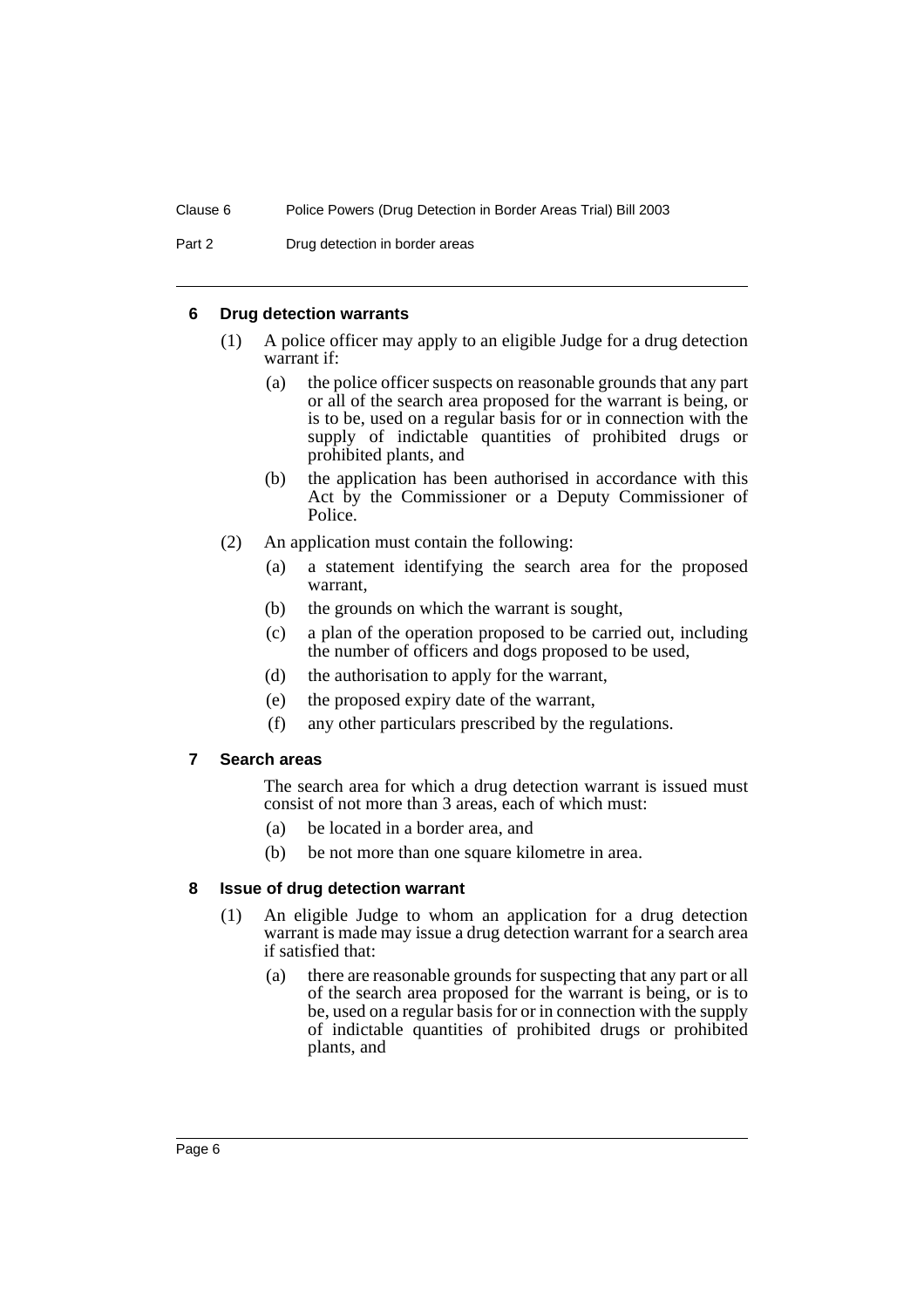| Police Powers (Drug Detection in Border Areas Trial) Bill 2003 |        |  |  |  |
|----------------------------------------------------------------|--------|--|--|--|
| Drug detection in border areas                                 | Part 2 |  |  |  |

- (b) the application has been authorised in accordance with this Part, and
- (c) the proposed search area complies with this Part.
- (2) An eligible Judge who issues a drug detection warrant may specify in the warrant conditions for the exercise of functions under the warrant, if the eligible Judge is of the opinion that it is appropriate to do so.
- (3) A drug detection warrant is to be in the form (if any) prescribed by the regulations.

# <span id="page-8-0"></span>**9 Functions under drug detection warrants**

- (1) A police officer who is executing a drug detection warrant may exercise any or all of the following functions in respect of the search area and vehicles and persons in the search area:
	- (a) establish a check point,
	- (b) stop vehicles at a check point,
	- (c) if a vehicle is stopped at a check point or stopped in the search area, use a dog to carry out general drug detection in relation to a person in or on, or seeking to enter or leave, the vehicle or in relation to the vehicle,
	- (d) seize and detain any prohibited drug or prohibited plant in the possession or under the control of a person in contravention of the *Drug Misuse and Trafficking Act 1985* found as a result of general drug detection using a dog or any search of a person that the police officer is entitled to carry out,
	- (e) seize and detain any thing found in the course of general drug detection using a dog or any such search that the police officer suspects on reasonable grounds may provide evidence of the commission of an indictable offence,
	- (f) give reasonable directions to facilitate the exercise of any powers under this section to any person in the search area.
- (2) The functions conferred by subsection (1) are subject to any conditions specified in the drug detection warrant.
- (3) A police officer must, before exercising a function under subsection (1) (c), provide the person subject to the exercise of the function with the following:
	- (a) evidence that the police officer is a police officer (unless the police officer is in uniform),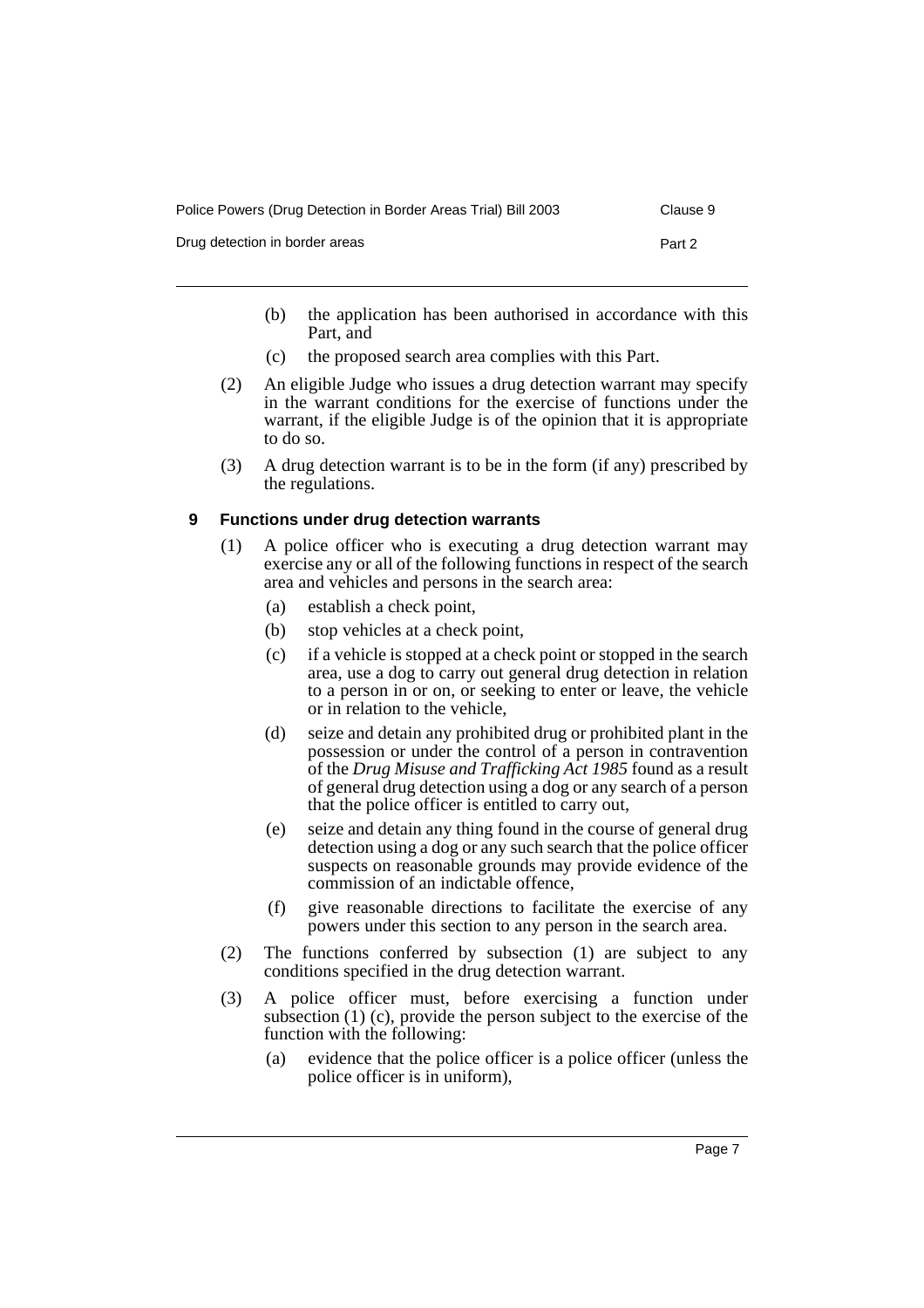- (b) the name of the police officer and his or her place of duty,
- (c) the reason for the exercise of the power and the nature of the procedures to be carried out,
- (d) a warning that failure or refusal to comply with a request of the police officer, in the exercise of the function, may be an offence.

#### <span id="page-9-0"></span>**10 Check points**

A police officer who establishes a check point under this Part must ensure that signs are erected to indicate the presence of the check point.

#### <span id="page-9-1"></span>**11 General drug detection using dogs**

- (1) In addition to any other authority conferred on a police officer by or under any other Act or law, a police officer is authorised to use a dog to carry out general drug detection as provided by this Part.
- (2) A police officer using a dog to carry out general drug detection under a drug detection warrant must comply with the following:
	- (a) the police officer is to take all reasonable precautions to prevent the dog touching a person,
	- (b) the police officer is required to keep the dog under control,
	- (c) the police officer must not allow the dog to enter any driver or passenger area of a vehicle, except as provided by paragraph (d),
	- (d) the police officer may allow the dog to enter any driver or passenger area of a vehicle only if the police officer is entitled to search it and all persons have left the area to be searched, **Note.** For the purposes of this Act, a police officer is taken to be entitled to search a person or vehicle if the officer is entitled to do so under another Act or law (see section 3 (2)).
	- (e) the police officer must not direct a person to open the door of a vehicle unless the police officer is entitled to search the person or vehicle or is otherwise entitled to give such a direction,
	- (f) the police officer must not direct a person to open an area of a vehicle that is not a driver or passenger area of the vehicle, unless the vehicle is used for commercial purposes (including the transport of goods) or is a public passenger vehicle.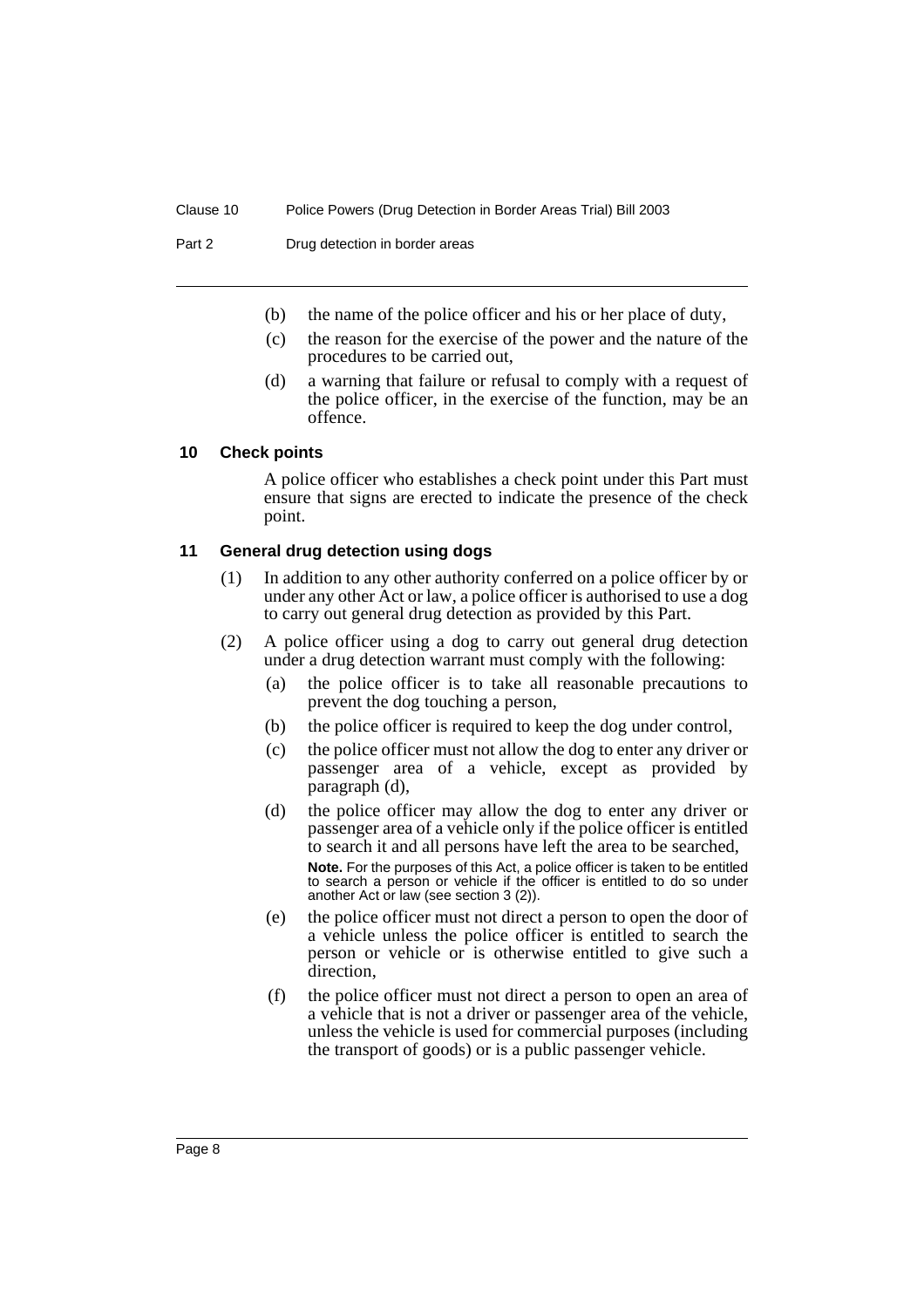| Police Powers (Drug Detection in Border Areas Trial) Bill 2003 | Clause 12 |
|----------------------------------------------------------------|-----------|
| Drug detection in border areas                                 | Part 2    |

- (3) A police officer using a dog to carry out general drug detection under a drug detection warrant may:
	- (a) if a vehicle is used for commercial purposes (including the transport of goods), or is a public passenger vehicle, allow the dog to enter an area of the vehicle that is not a driver or passenger area of the vehicle (for example, the boot, back of a goods vehicle or luggage hold of a coach), and
	- (b) use the dog for general drug detection outside any vehicle.

# <span id="page-10-0"></span>**12 Notice to be given to affected persons**

- (1) A police officer who exercises a function under a drug detection warrant must give the person subject to the exercise of the function a written notice containing the following particulars:
	- (a) the name of the police officer and his or her place of duty,
	- (b) the date, time and place at which the function was exercised.
- (2) The notice must be given before, on or as soon as practicable after exercising the function.

# <span id="page-10-1"></span>**13 Other requirements relating to functions**

A police officer who exercises a function under a drug detection warrant must ask for the person's co-operation and carry out the function:

- (a) in a way that provides reasonable privacy for the person subject to the exercise of the function, and
- (b) as quickly as is reasonably practicable.

# <span id="page-10-2"></span>**14 Duration of drug detection warrants**

- (1) An eligible Judge who issues a drug detection warrant must specify in the warrant the time when the warrant is to expire.
- (2) The time specified is to be not later than 72 hours after the issue of the drug detection warrant.
- (3) A drug detection warrant ceases to have effect if any of the following events occurs:
	- (a) if the time specified in the warrant expires,
	- (b) if the warrant is revoked by the eligible Judge who issued the warrant,
	- (c) if the authorisation to apply for the warrant is cancelled.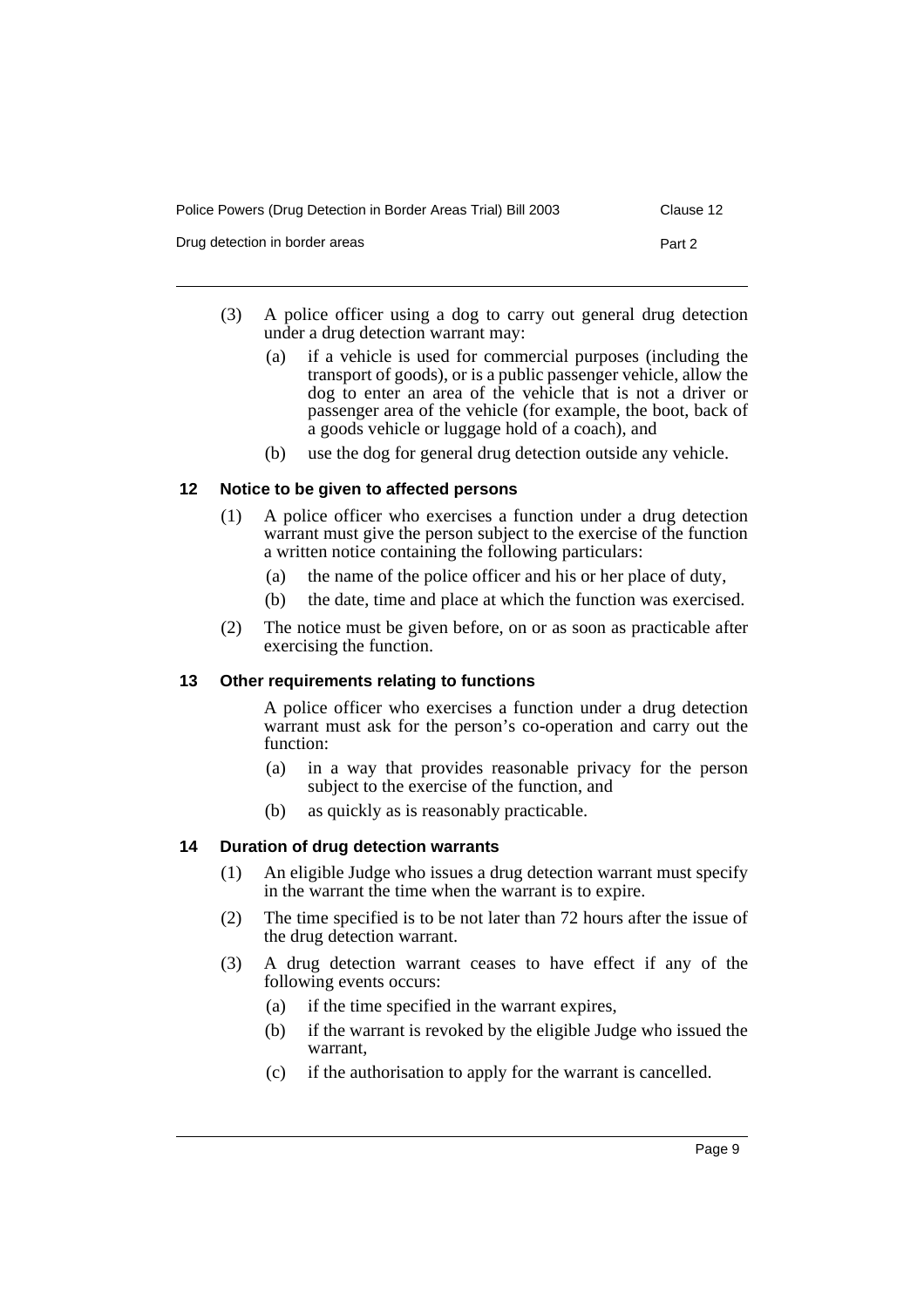Part 2 Drug detection in border areas

(4) A drug detection warrant cannot be extended but a further drug detection warrant may be issued for the same or part of the same area.

# <span id="page-11-0"></span>**15 Application of provisions of Search Warrants Act 1985**

Sections 11 (2) and (3), 12A (2) (a) and (3), 12B, 12C (1), 13, 16, 18 and 21–23 of the *Search Warrants Act 1985* apply to drug detection warrants issued by an eligible Judge in the same way that they apply to search warrants issued under that Act by an authorised justice.

# <span id="page-11-1"></span>**16 Offences relating to drug detection warrants**

- (1) A person must not, without reasonable excuse, obstruct or hinder a person executing or assisting in the execution of a drug detection warrant.
- (2) A person must not, without reasonable excuse:
	- (a) fail or refuse to stop a vehicle the person is driving when directed to do so by a police officer under this Part, or
	- (b) fail or refuse to comply with any other direction given by a police officer under this Part.

Maximum penalty: 10 penalty units.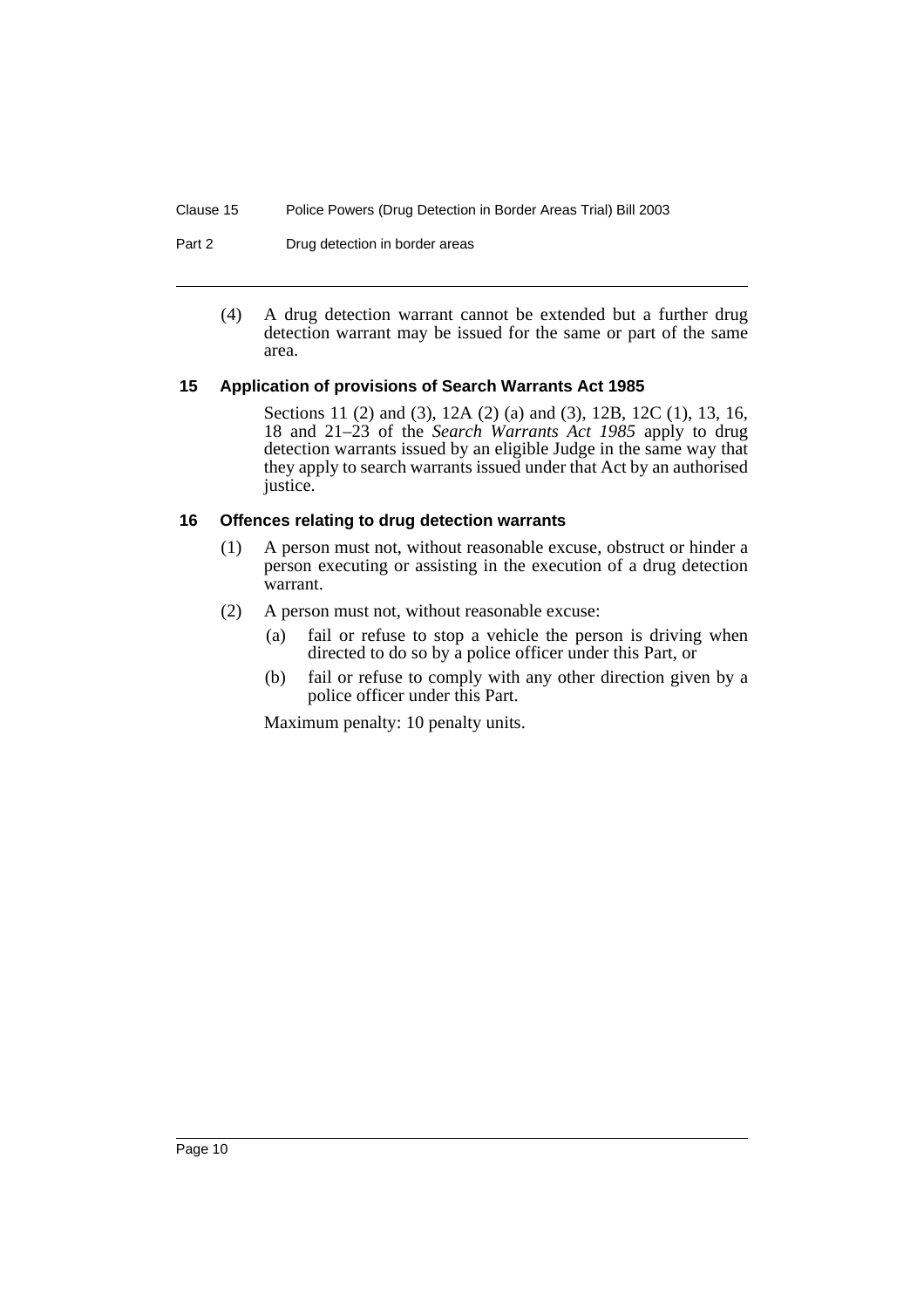Miscellaneous **Part 3** 

# <span id="page-12-0"></span>**Part 3 Miscellaneous**

#### <span id="page-12-1"></span>**17 Search records to be kept**

- (1) The Commissioner of Police must cause a record to be kept of the number of drug detection warrants obtained, and the number of operations conducted, under this Act and of the following matters in relation to each operation under any such warrant:
	- (a) the number of police officers and the number of dogs used,
	- (b) the duration of the operation,
	- (c) the number of vehicles stopped and the number of vehicles searched as a result of the operation,
	- (d) the number of persons searched as a result of the operation,
	- (e) the reason for each search conducted as a result of the operation,
	- (f) the number and nature of things seized and detained under this Act, including the kinds and quantity of any prohibited drugs or prohibited plants found, as a result of each search or other action undertaken.
- (2) A summary of the information recorded under subsection (1) is to be included in the annual report of NSW Police under the *Annual Reports (Departments) Act 1985*.

# <span id="page-12-2"></span>**18 Search warrants and other powers not affected**

- (1) Nothing in this Act prevents a police officer from doing any of the following:
	- (a) applying for a search warrant under the *Search Warrants Act 1985*,
	- (b) exercising a function under the *Police Powers (Drug Detection Dogs) Act 2001*, including applying for a warrant under that Act,
	- (c) exercising any other function under this or any other Act or law at, or in relation to, a search area or a vehicle or person in a search area,

or affects the exercise of any such function.

(2) The provisions of this Act do not affect or apply to the search of a person whom a police officer reasonably suspects is committing a drug offence or any other search of a person or a vehicle that a police officer is entitled to carry out.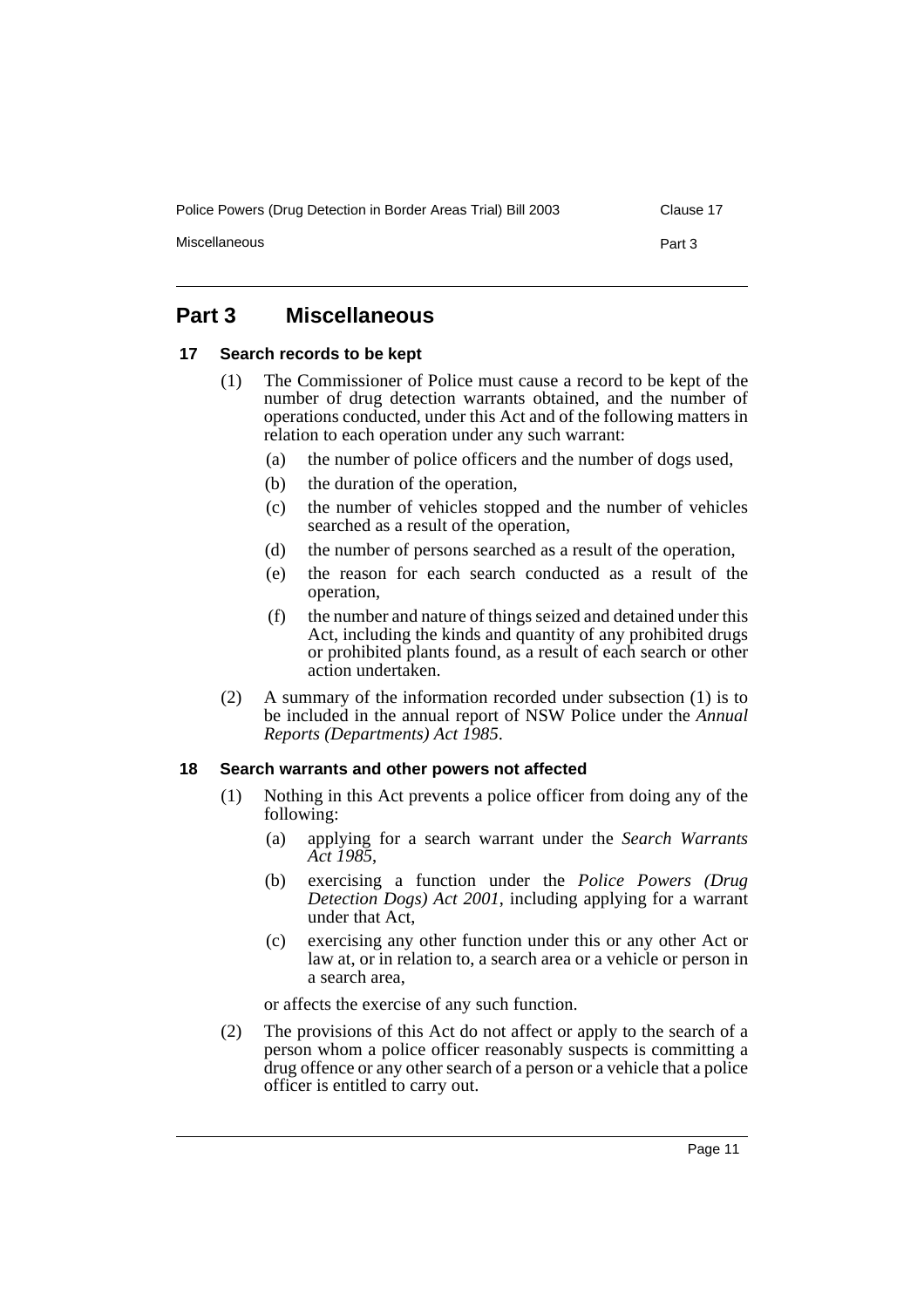Part 3 Miscellaneous

- (3) Nothing in this Act confers on a police officer:
	- (a) except as provided by section 11 (3) (a), a power to enter a vehicle, or
	- (b) a power to search a person.

#### <span id="page-13-0"></span>**19 Regulations**

The Governor may make regulations, not inconsistent with this Act, for or with respect to any matter that by this Act is required or permitted to be prescribed or that is necessary or convenient to be prescribed for carrying out or giving effect to this Act.

#### <span id="page-13-1"></span>**20 Onus of proof of reasonable excuse**

The onus of proof of reasonable excuse in proceedings for an offence against this Act lies on the person accused of the offence.

# <span id="page-13-2"></span>**21 Proceedings for offences**

Proceedings for an offence against this Act are to be dealt with summarily by a Local Court.

# <span id="page-13-3"></span>**22 Monitoring of operation of Act by Ombudsman**

- (1) For the period of 9 months from the date of commencement of this section, the Ombudsman is to keep under scrutiny the exercise of the functions conferred on police officers under this Act.
- (2) For that purpose, the Ombudsman may require the Commissioner of Police to provide information about the exercise of those functions.
- (3) The Ombudsman must, not later than 3 months after the expiration of that 9-month period, prepare a report of the Ombudsman's work and activities under this section and furnish a copy of the report to the Attorney General, the Minister for Police and the Commissioner of Police.
- (4) Any such report may, but is not required to, contain information about the exercise of the functions conferred on police officers under this Act that relates to a period after the expiration of that 9 month period.
- (5) The Attorney General is to lay (or cause to be laid) a copy of the report before both Houses of Parliament as soon as practicable after the Attorney General receives the report.